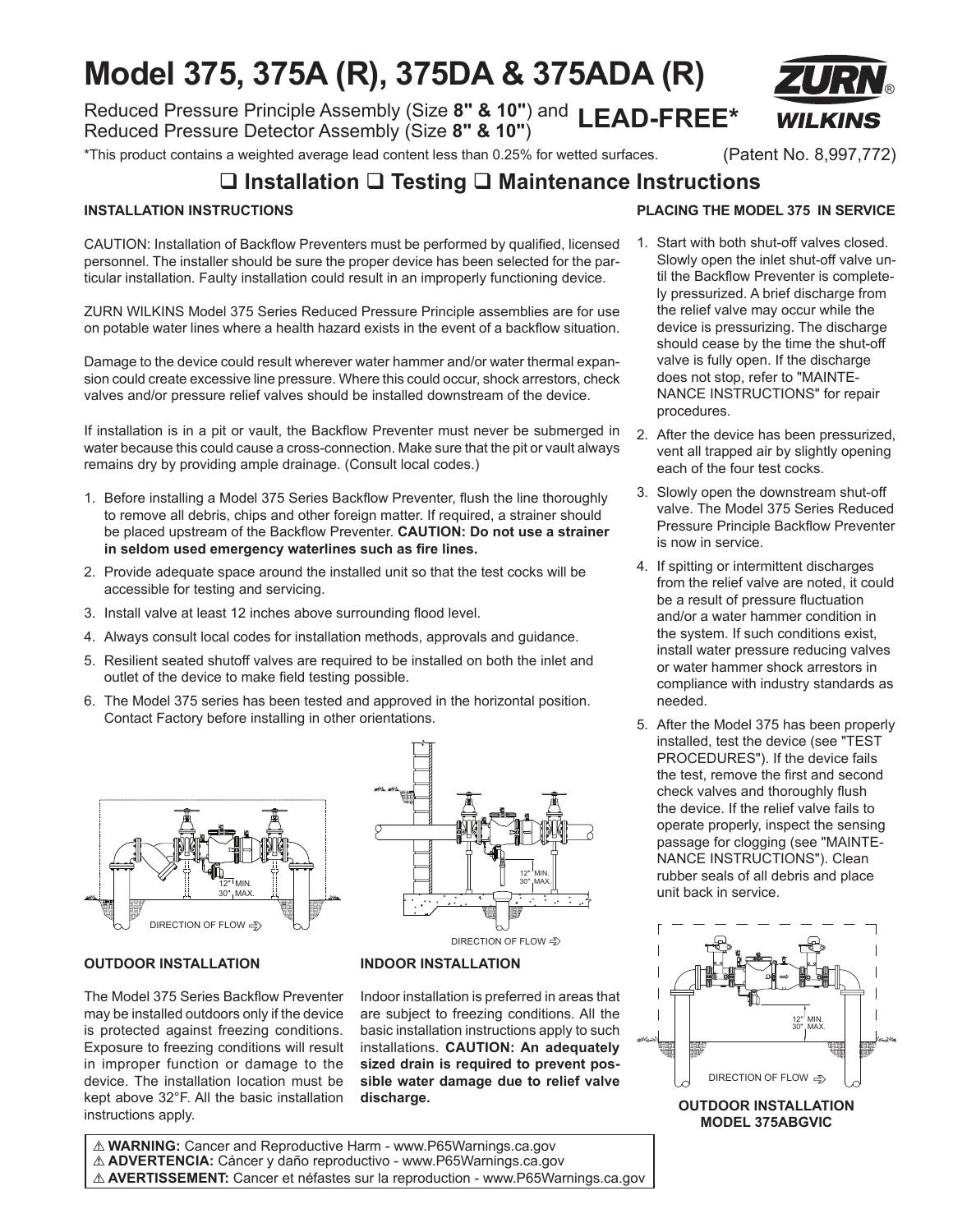# **Testing Procedures**

# **MODEL 375 REDUCED PRESSURE ASSEMBLY**

*Equipment Required: Differential pressure gauge test kit.*

### **TEST NO. 1 - RELIEF VALVE OPENING POINT**

### REQUIREMENT:

The differential pressure relief valve must operate to maintain the zone between the two check valves at least 2 psi less than the supply pressure.

### PROCEDURE:

- 1. Flush water through test cocks #1, #2 (open #2 slowly), #3 and #4 by opening and closing each test cock one at a time,to eliminate foreign material.
- 2. Install appropriate fittings to test cocks. Attach hose from the high side of the differential pressure gauge to the #2 test cock then attach hose from the low side of the gauge to the#3 test cock. Open test cock #3 slowly and then bleed all air from the hose and gauge by opening the low side bleed needle valve.
- 3. Maintain the low side bleed needle valve in the open position while test cock #2 is opened slowly. Open the high side bleed needle valve to bleed all air from the hose and gauge. Close the high side bleed needle valve, then close the low side bleed needle valve after the gauge reading has reached the upper end of the scale.
- 4. Close the #2 shut-off valve. If the gauge reading drops to the low end of the gauge scale and the differential pressure relief valve discharges continuously, then the #1 check valve is leaking. If this occurs, Tests #1, #2 and #3 cannot be completed (See USC Maintenance Guide). However, should the gauge reading remain above the differential pressure relief valve opening point, then observe the gauge reading. This is the apparent pressure drop across the #1 check valve.
- 5. Open the high side control needle valve approximately one turn, and then open the low side control needle valve no more than 1/4 turn to by-pass water from the #2 test cock to the #3 test cock. Observe the differential pressure reading as it slowly drops to the relief valve opening point. Record this opening point value when the first discharge of water is detected. Close the low side needle valve.

### **TEST NO. 2 - TIGHTNESS OF #2 CHECK VALVE**

### REQUIREMENT:

The #2 check valve shall be tight against backpressure.

# PROCEDURE:

- 1. Maintain the #2 shut-off valve in the closed position (from Test #1). Vent all air through the vent hose by opening the vent needle valve. Close the vent needle valve only (The high side control needle valve is to remain open.).
- 2. Attach the vent hose from the gauge to the #4 test cock, then open the #4 test cock. Bleed water from the zone by opening the low side bleed needle valve on the gauge order to re-establish the normal reduced pressure within the zone. Once the gauge reading reaches a value above the #1 check valve pressure drop, close the low side bleed needle valve.
- 3. Open the vent needle valve. If the indicated differential

#### pressure reading remains steady then the #2 check valve is reported as "closed tight." Go to Test #3. If the differential water through the low side bleed needle valve until the gauge reading reaches a value above the #1 check valve pressure drop. If the gauge reading settles above the relief valve opening point, record the #2 check valve as "closed tight," and proceed to Test #3. If the differential pressure reading falls to the relief valve opening point again, then the #2 check valve is noted as "leaking," and Test #3 cannot be completed. If the differential pressure reading drops, but stabilizes above the relief valve opening point, the #2 check valve can still be reported as "closed tight."

Note: Due to disc compression, you may need to bleed off water through low side bleed needle valve several times before the gauge reading will settle above relief valve opening point.

# **TEST NO.3 - TIGHTNESS OF #1 CHECK VALVE**

## REQUIREMENT:

The static pressure drop across #1 check valve shall be greater than the relief valve opening point (test #1), and at least 5.0 psid.

- 1. With the vent hose connected to test cock #4 as in step 3 of Test #2, bleed water from the zone through the low side bleed needle valve on the gauge until the reading exceeds the #1 check valve pressure drop. Close the low side bleed needle valve. After the gauge reading settles, the steady state differential pressure reading indicated (reading is not falling on the gauge) is the actual static (i.e., no flow) pressure drop across check valve #1 and is to be recorded as such.
- 2. Close all test cocks, slowly open shutoff valve #2 and remove equipment.





*1747 Commerce Way, Paso Robles, CA 93446 Phone:*855-663-9876 *Fax:805-238-5766* **www.zurn.com**

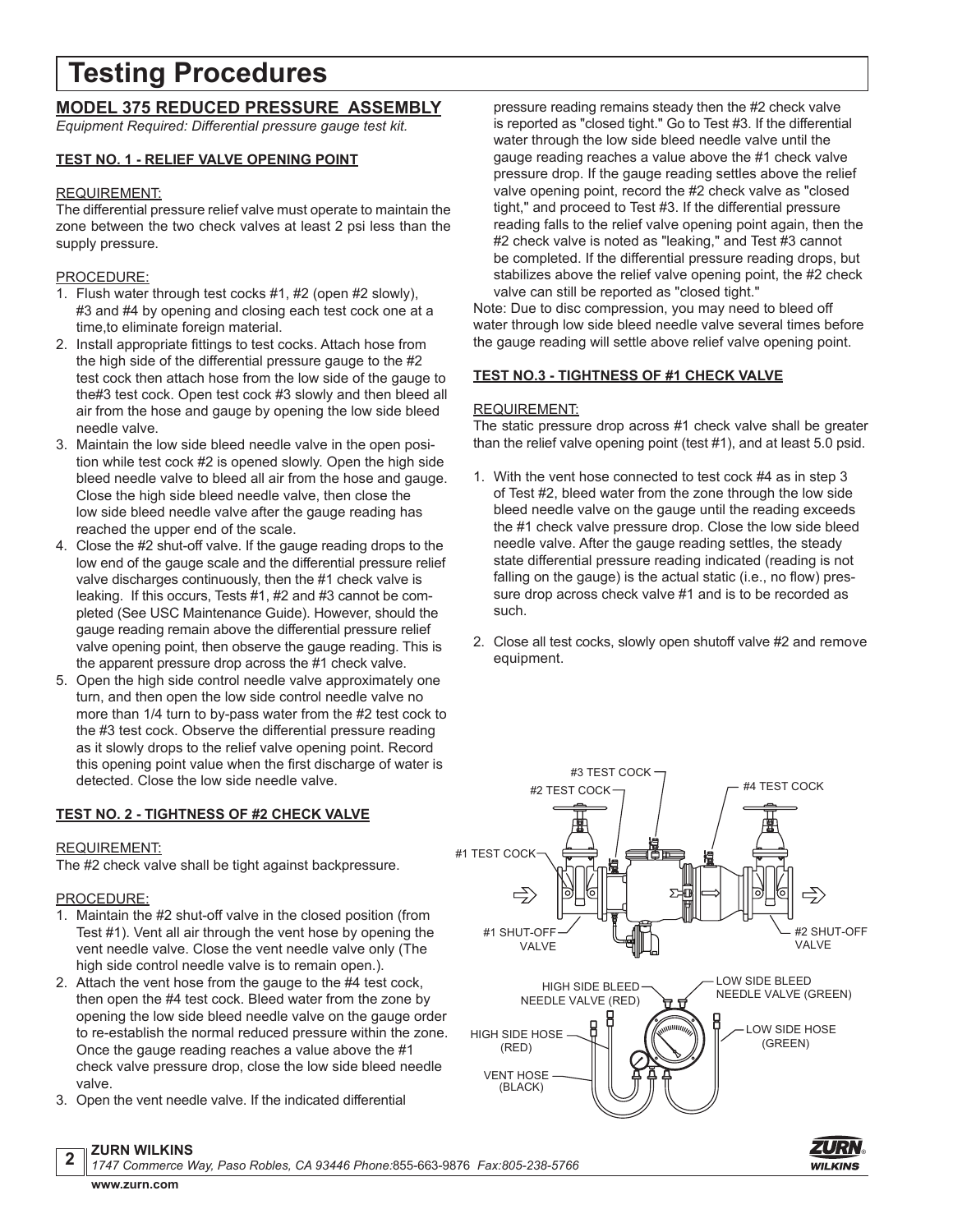# **Maintenance Instructions**



All Model 375 Reduced Pressure Principle Backflow Preventers must be inspected and maintained by licensed personnel at least once a year or more frequently as specified by local codes. Replacement of worn or damaged parts must only be made with genuine "ZURN WILKINS" parts.

#### **GENERAL MAINTENANCE**

- 1. Clean all parts thoroughly with water after disassembly.
- 2. Carefully inspect rubber seal rings and o-rings for damage.
- 3. Test unit after reassembly for proper operation (refer to "TESTING PROCEDURES").

#### **SERVICING RELIEF VALVE**

- 4. Remove relief valve cover bolts and cover. Gently pull on diaphragm to remove the cartridge assembly.
- 5. Inspect seal ring for cuts and embedded debris. Turn over or replace if required.
- 6. Disassemble cartridge by unscrewing relief valve retainer screw.
- 7. Inspect diaphragm and o-rings for damage. Replace required parts and apply a light coat of lubricant to plunger o-ring.
- 8. Carefully reassemble cartridge assembly.

### **SERVICING CHECK VALVES**

A ratchet wrench, 11/16" deep socket, and a 4" long extension are recommended for removing check assemblies.

- 1. Close inlet and outlet shut-off valves.
- 2. Open No. 2, No. 3 and No. 4 test cocks to release pressure from valve.
- 3. Loosen & remove the grooved coupling around the access cover. Remove cover. Place towel or cardboard over relief valve port in body to prevent parts from falling into relief valve.
- 4. To service only the #1 check assembly, remove the 6 bolts, washers and o-rings from the back of the #1 check assembly. Separate the retainer and the seal ring from the check assembly and proceed to step #8.
- 5. To service both checks or the #2 check, the #1 check assembly must first be removed. Remove the 4 nuts and washers retaining the #1 check assembly. Remove the #1 check assembly from the body.
- 6. To remove the #2 check assembly, remove the 7 nuts, washers and the #2 check retaining ring. Grasp the check assembly by the stem and remove from valve.
- 7. Remove all 6 bolts, washers and o-rings from the check assembly (See "Check Assembly" illustration). Separate retainer from check assembly to expose seal ring for inspection.
- 8. Inspect the rubber seal ring for cuts or embedded debris. If the reverse side of the seal ring is unused, it is possible to invert the seal ring. This would be considered a temporary solution to fixing a fouled check and should be replaced with a new seal ring as soon as possible.
- 9. Inspect valve cavity and seating areas. Remove any debris.
- 10.Reverse the above procedures to reinstall check assemblies. Lubricate seat o-rings to hold them in place while reinstalling seat. Place washers on studs and tighten retaining nuts evenly.
- 11.Remove towel or cardboard covering from relief valve port. Reinstall access cover and grooved coupling. **12.**

**NOTE: If any portion of the seat assembly is damaged or missing or if the seat sealing rib is damaged in any way, do not attempt to field repair it. Contact your local ZURN WILKINS representative for assistance.**

#2 CHECK ASSEMBLY